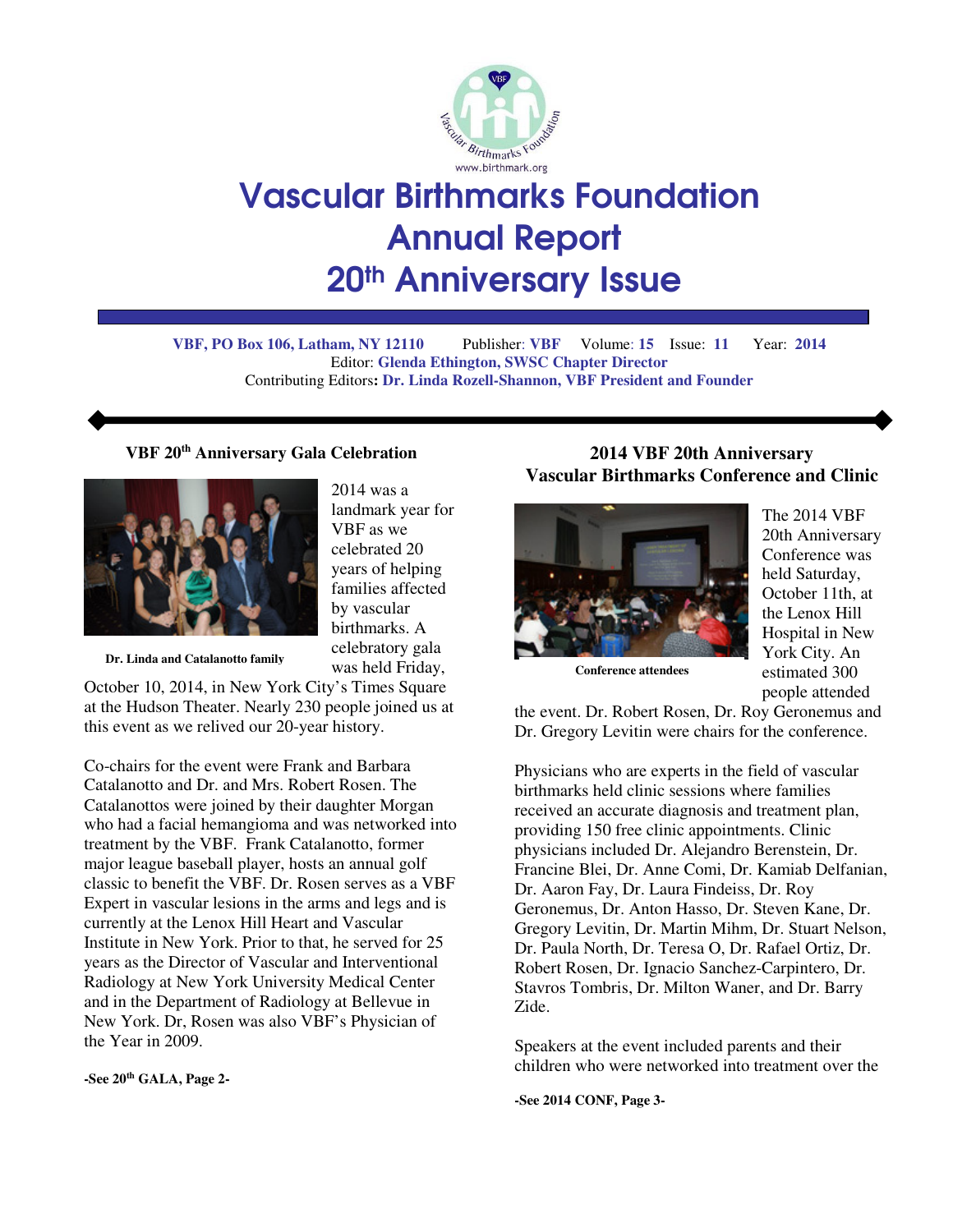#### **Letter from VBF President**



2014 was an amazing year of celebration for VBF. Specifically, October 2014, marked the 20<sup>th</sup> anniversary since I filed a New York State DBA (doing business as) form so that I could establish a charity that would help families affected by a vascular birthmark.

**VBF President/Founder Dr. Linda Rozell-Shannon and her daughter Christine** 

 It was 8 months after my daughter, Christine, was diagnosed with a

hemangioma--a word I knew little about but one that would change my life.

The first business name I filed was Hemangioma Hotline. With much thought and consideration, our 501c3 was filed with the name The Hemangioma and Vascular Birthmarks Foundation and later amended to The Vascular Birthmarks Foundation (VBF).

No one could have predicted what would happen from 1994 until 2014. Just look at these stats:

- over 3,000,000 monthly visits on websites with chapters on 6 continents
- 75,000 children and adults networked into treatment
- over 500 families have been provided free lodging while seeking a medical opinion or treatment
- 15 conferences held
- over 400 conference scholarships awarded
- over 200 Day of Awareness events organized
- over 100 insurance appeals successfully challenged
- 12 new programs established (including our Ask/Accept Anti-Bullying campaign)
- 10 walk/runs completed
- 6 research projects funded
- 4 physician education grants distributed
- 8 college scholarships awarded
- 3 International Missions Trips completed with over 300 patients treated by our international team

We have also absorbed seven former vascular birthmark related organizations. And, one final statistic that I am most proud of is that we have facilitated the adoption of five international orphans with a vascular birthmark who were considered "unadoptable" into homes in the United States. We have exceeded all of our expectations! All of this has been accomplished on a bare bones annual budget with a bare bones staff. Think of what we could do with more!

What does the future hold? We are currently working with the American Academy of Pediatrics (AAP) to establish and distribute guidelines for treating infants with a vascular birthmark. I have also drafted a letter to all insurance companies to require them to cover treatment. This letter has been submitted to the AAP, revised, and finalized. It will be issued in 2015. We are also preparing for our  $4<sup>th</sup>$  international iTEAM trip to Israel. Last, but not least, we are seeking your financial assistance so that we can expand our staff to provide more services.

With your generous donations, we can all MAKE A DIFFERENCE !!!!

#### **20th GALA||From Page 1**

years, as a result of VBF. Dr. Linda Rozell-Shannon spoke on the foundation's growth and about some of her struggles and the accomplishments that made VBF what it is today. She took everyone back to the beginning of her journey when her daughter Christine Shannon was born with a large hemangioma on her lower lip. Dr. Linda was shocked that so little was known about her daughter's condition and that treatment options were almost non-existent. It became her mission not only to find answers for her daughter, but to help other parents who were searching for hope of treatment.

A highlight of the evening was a performance by Christine, who sang Leonard Cohen's *Hallelujah*. She was accompanied by Dr. Milton Waner and Madelaine Pizzarelli on guitar and Anna Joyce and Coco Bolinger as chorus. Dr. Waner was the physician who treated Christine as a child, and Anna and Coco also once had large hemangiomas and were networked into treatment by VBF.

VBF honored Dr. Martin Mihm as its 20th Anniversary Physician of the Year. Dr. Mihm's research has been instrumental in the field of vascular birthmarks. He serves as VBF's Co-Medical Director and Research Director. Dr. Roy Geronemus received the VBF's 2014 Humanitarian Award for his dedication to patients and families. Dr. Geronemus is the Director of the Laser & Skin Surgery Center of New York. Natalie and Brian Bolinger received the President's Award for outstanding service in fundraising for VBF for over 10 years. VBF Service Awards were presented to Wendy Olin, Jennie Drury, and Carla Mannix.

New York comedian Mike Stankiewicz, who has a port wine stain, entertained the crowd as the closing act.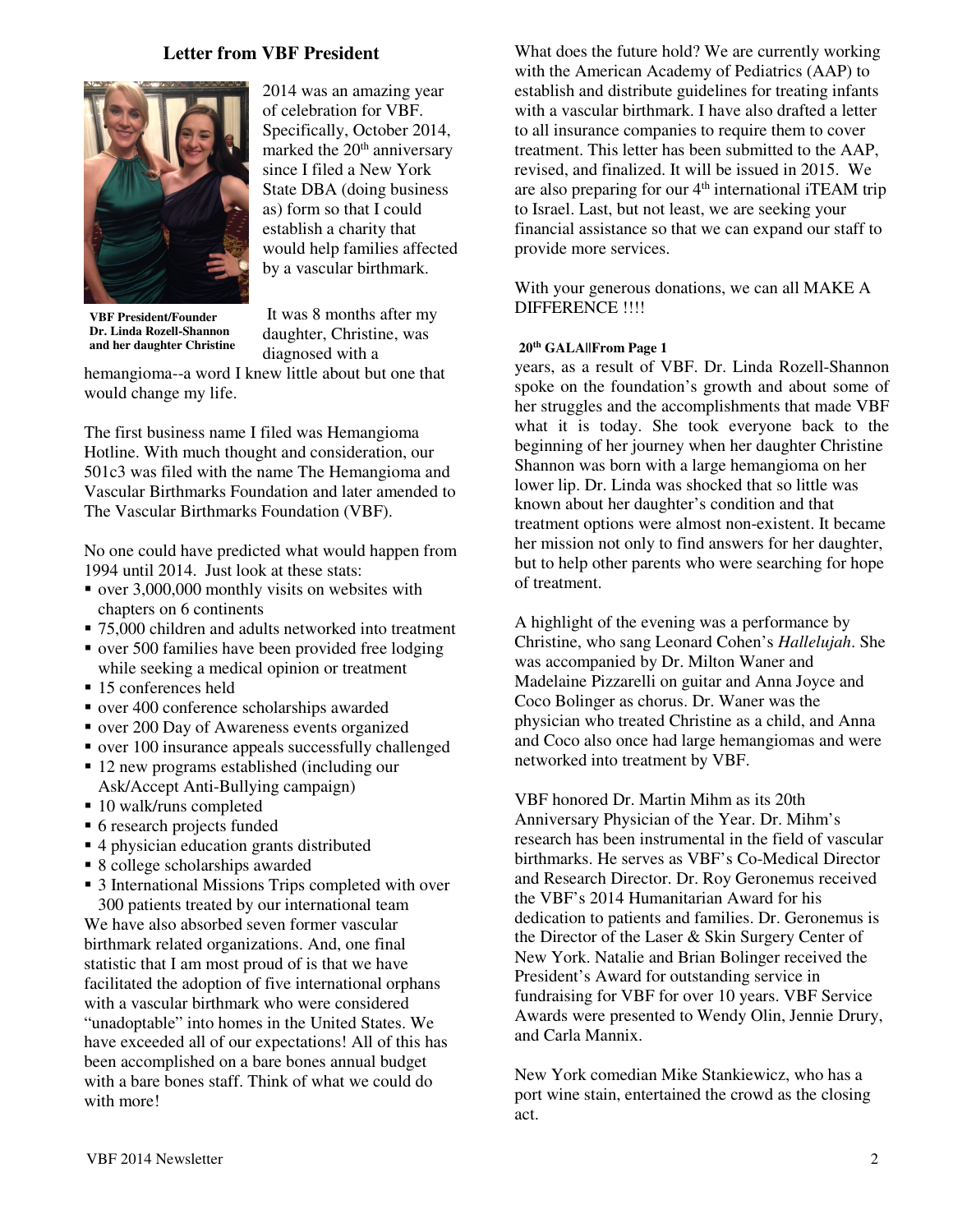## **Letter From AAP President to Dr. Linda Rozell-Shannon**

For years, Dr. Linda Rozell-Shannon has been working to establish VBF Guidelines for Babies with Birthmarks to ensure infants born with or who develop a vascular birthmark receive an accurate diagnosis and treatment plan. She and Dr. Thomas McInerny, President of the American Academy of Pediatrics (AAP), have worked together over the past three years to bring her vision to fruition.

Below is Dr. McInerny's letter acknowledging Dr. Linda's efforts and reiterating one of our goals—early diagnosis and treatment.



**AAP President Dr. Thomas McInerny** 

As President of the American Academy of Pediatrics (AAP) I have had the wonderful opportunity to work with Linda Rozell-Shannon, PhD for the past three years on educating the AAP's 62,000 members on the best ways to diagnose and treat vascular birthmarks.

 I found Dr. Rozell-Shannon extremely *helpful in identifying* what

pediatricians needed to know about the latest scientific findings in caring for children with vascular birthmarks.

Together we were able to use the considerable resources of the AAP, including the leadership of the Academy's Section on Dermatology, to provide information to AAP members through various publications and newsletters. In addition, Dr. Rozell-Shannon advised me and the authors of a new AAP Policy Statement, to be published in 2015, on the diagnosis and treatment of vascular birthmarks. I am confident that this collaboration will lead to a significant improvement in how pediatricians treat children with these conditions.

It has indeed been a pleasure working with you, Linda. Best wishes for a happy new year, one with better care for children with vascular birthmarks. *Tom*

#### **2014 CONF || From Page 1**

VBF also offered support group discussions, as well as free dental clinics, daycare services, make-up sessions, and insurance sessions. Breakfast and lunch were also provided for all conference attendees and volunteers.

The 20th Anniversary Conference was dedicated to the Catalanotto Family in recognition of their continued support of VBF. Dr. Roy Geronemus and his staff from the Laser & Skin Surgery Center of New York provided free laser treatments to many conference attendees. Dr. Geronemus and his staff cleared their schedules for two days in order to provide these free treatments.

Sponsors for the conference were Syneron, Pierre Fabre, Cynosure, Cutera, Terumo, the Vascular Birthmarks Center, Estee Lauder, and the Wicker Family.

VBF board members and volunteers provided assistance to patients and families during the conference and clinic sessions.

## **Annual Catalanotto Golf Classic**

The Fourth Annual Frank Catalanotto Golf Classic to Benefit the Vascular Birthmarks Foundation raised over \$25,000 on August 4, 2014 at the Cold Spring Country Club in Huntington, NY. The event was cochaired by Dr. Rosen.

Frank and Barbara Catalanotto became VBF's biggest fans after Dr. Linda helped find a specialist to treat their daughter's hemangioma.

### **VBF Now Owns Birthmarks.com**

At the VBF 20<sup>th</sup> Anniversary Gala, Michael Steffano announced his retirement from Birthmarks.com. VBF now supports the site and its popular Newsgroup.

Michael has a facial port wine stain (PWS), and he began an online diary in 1995 to document his condition and his search for treatment. This led to the creation of the Birthmarks.com website, a leading site for support and information on PWS.

He wrote, "I couldn't be more pleased to know that our mission will continue under the VBF and Linda's guidance." Thank you Michael, for your many years of service and for your outstanding work.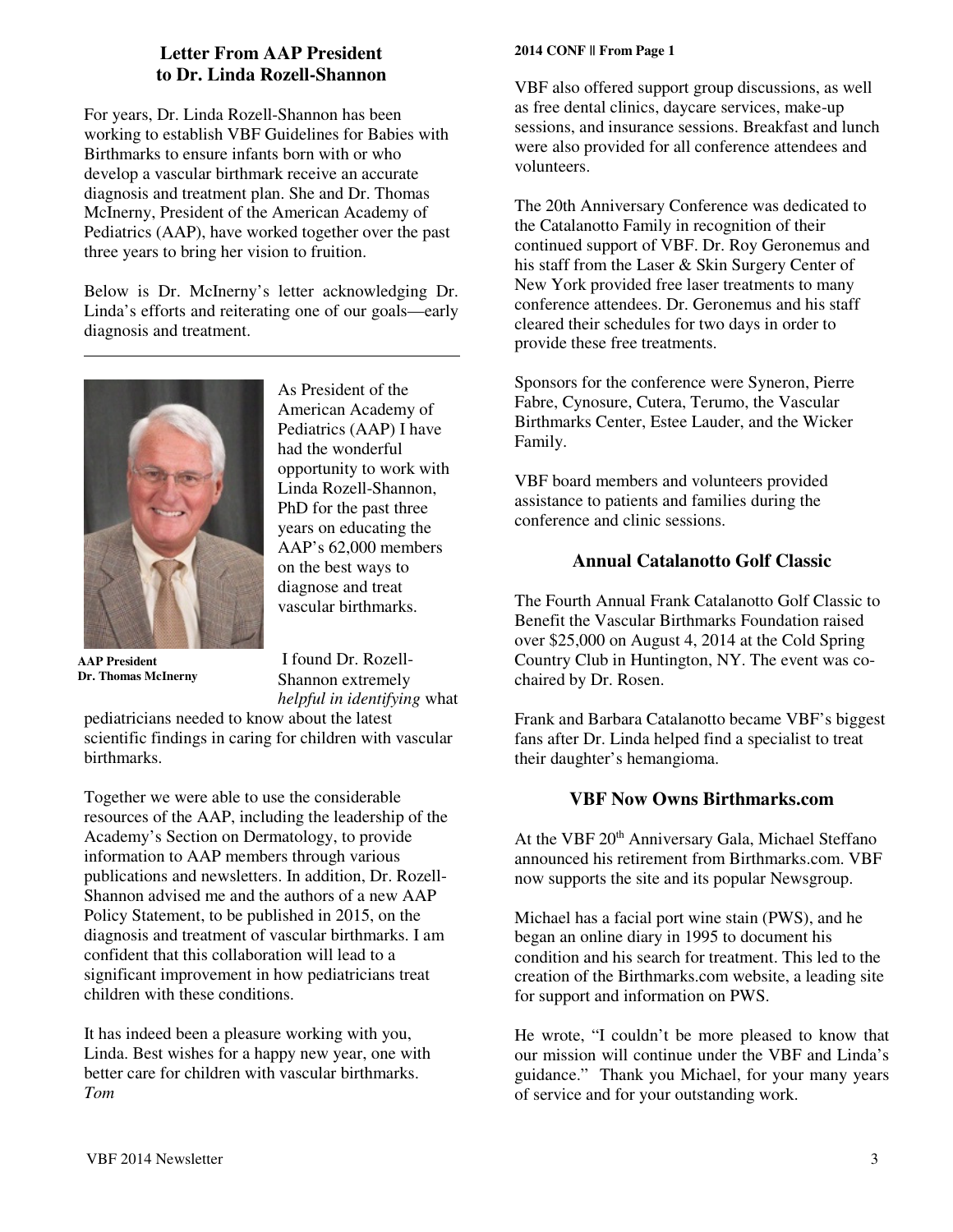

#### **VBF 11th Annual International Day of Awareness May 15, 2014**

#### **Visit the VBF Day of Awareness website at: http://www.birthmark.org/awareness**

## **2014 VBF Day of Awareness Events**

- The Vascular Birthmarks Foundation 20th Anniversary Family Fun Day and Community Walk was held on June 8<sup>th</sup> at the Niskayuna Soccer Complex, Zenner Road, Niskayuna, NY. In addition to the community walk, there were bounce houses and Tumbling Tykes, DJ Krazy Keith, celebrity MC Joe Condon (B95.5), games and a prize wheel operated and donated by the Tri-City Valley Cats organization, a TCBY yogurt station, and hole-inone competition.

Retired Hall of Fame NFL football player Joe DeLamielleure was also signed autographs for kids. Joe played for the Buffalo Bills and Cleveland Browns and is a 6-time pro bowl selection, 6-time all pro, and member of the NFL's 1970 All-Decades Team.

The 2014 Birthmark Champion was Gabriella Thomas, a local girl whose parents found help through VBF. Gabbi was networked into treatment and had surgery to remove a large portion of a hemangioma located over her left eye. Gabbi has also received three laser treatments and has two more to go.

One event highlight was the helicopter golf ball drop. Numbered golf balls were dropped from a helicopter prior to the start of the event at a local golf course. The ball that landed in the hole or was closest to the hole was the winner of two round-trip coach class American Airlines tickets.

- The annual *Buddy Booby's Birthmark* Read-Along was held in locations around the country. The book's main character, a Galapagos booby bird with a birthmark on its beak, promotes tolerance and models generosity when granted one wish.

- A Charmed by Charity event held at the Alex and Ani store in Saratoga Springs, NY, on March 19 sent 15% of all sales directly to VBF. This event was organized for the second year in a row by sisters Tara Frazier and Kristin Krikorian. Tara's 3-year-old son Alec has a port wine stain birthmark.
- On March 22, Amanda Myers organized the Walk for Vascular Birthmarks in Huntington Beach Pier, CA.
- The 20th Anniversary Olivia's Walk for Birthmarks was held on Saturday, April 12th at Neshaminy State Park in Bensalem, PA. This is the 3rd annual walk organized by board member Andria Gottsabend.
- The Fourth Annual Frank Catalanotto Golf Classic to benefit VBF was held on August 4, 2014 in Huntington, NY, which included brunch, reception, and dinner buffet. The event was co-chaired by Dr. Robert Rosen.
- On November 14, Sharon Israel hosted an Origami Owl fundraiser to benefit VBF.
- On November 18, 2014, Evan Jones organized an 'Eat for a Change' event at the Chipotle Mexican Grill, 13348 Newport Ave, Tustin, CA, raising funds and awareness for VBF. Evan received one of VBF's \$1000 college scholarships.
- Miriam Karsh dedicated her bat mitzvah project to VBF by writing informative letters to Jewish baby groups around Silicon Valley in California.
- Families created personalized JoinMe fundraising pages in honor of their child and raised funds completely online to sponsor a family to the VBF Conference. Thanks to the friends and family of: Kaley Callicott Daniela DiMirco Carson Maddox Nakiya Reid Lauren Vazquez
- Fran Muscarella organized her annual event in NY in honor of her granddaughter Julia who was born with lymphatic and vascular malformations.



Fran and her brother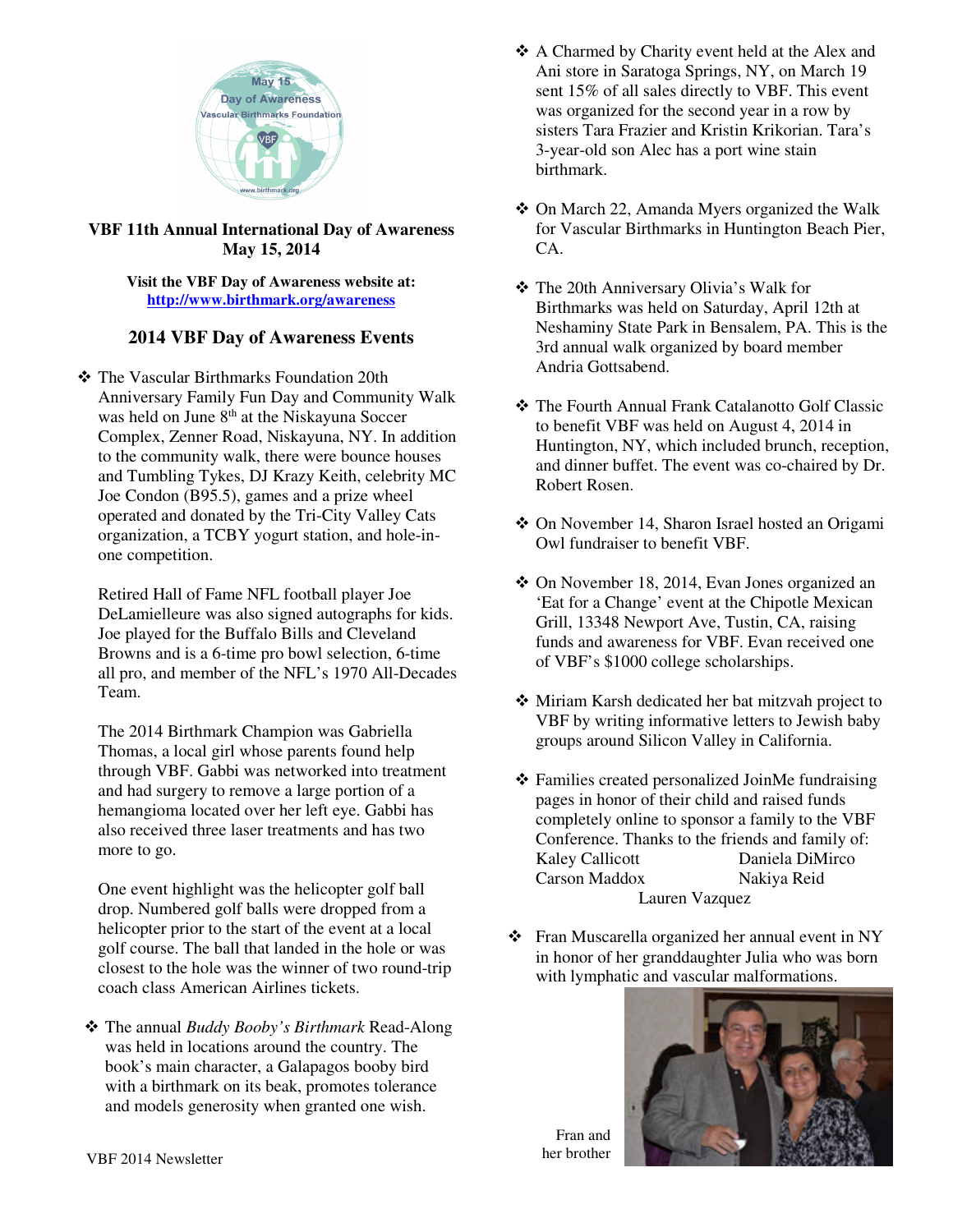#### **Make Plans to Join the 2015 VBF International Day of Awareness**

YOU CAN MAKE A DIFFERENCE! Help us raise awareness and desperately needed funds. It's simple, easy, and fun! Go to the VBF website and click on the link "Create Your Own JOIN ME Fundraiser Page" for full details on how to create your page and start raising funds for VBF.

We have created a template that will enable you to create your own person fundraising website page in just a few easy steps! Tell your personal story and how VBF has helped you. You can even include photos if you wish. Once your page is completed, email the link for your fundraising page to family, friends and coworkers.

You can create your personal JOIN ME page to coincide with a special fund raising event such as a VBF Day of Awareness garage sale, car wash, dinner, walk/run, or even just a friends and family appeal where you will raise money to Sponsor a Family and send them to our conference for free – just because of your effort !

Contact Carla Mannix with any questions at Carla@birthmark.org. Please put "JOIN ME Page" in the subject line.

## **VBF 2014 Accomplishments**

- VBF iTeam travels to India to educate, treat patients, and establish a clinic.
- VBF *Babies With Birthmarks Guidelines* adopted by American Academy of Pediatrics.
- VBF launches 504 Plan for students with birthmarks to receive accommodations in schools.
- VBF hosts 20th Anniversary Gala and Conference/Clinic in NYC.
- VBF assumes management of www.birthmarks.com website and newsgroup.
- VBF reaches milestone of 75,000 networked into treatment in 20 years!

### **Kiana's Journey Networked into treatment by VBF**



**Stories like Kiana's are the reason VBF advocates for early diagnosis and intervention.** 

**Kiana today in her VBF Tshirt** 



## **VBF Awards Three Scholarships**

VBF awarded a \$1000 scholarship to three college students who have or had a vascular birthmark.

Casey Matthews received the Frank Catalanotto Perseverance Scholarship.

Mallory Radtke received the Roy G. Geronemus Humanitarian Scholarship for her volunteer work.

Lucy Wang received the Martin C. Mihm Scholarship for her interest in pursuing a health career.

Each recipient agrees to organize a fundraiser to bring attention to the information and resources offered by VBF.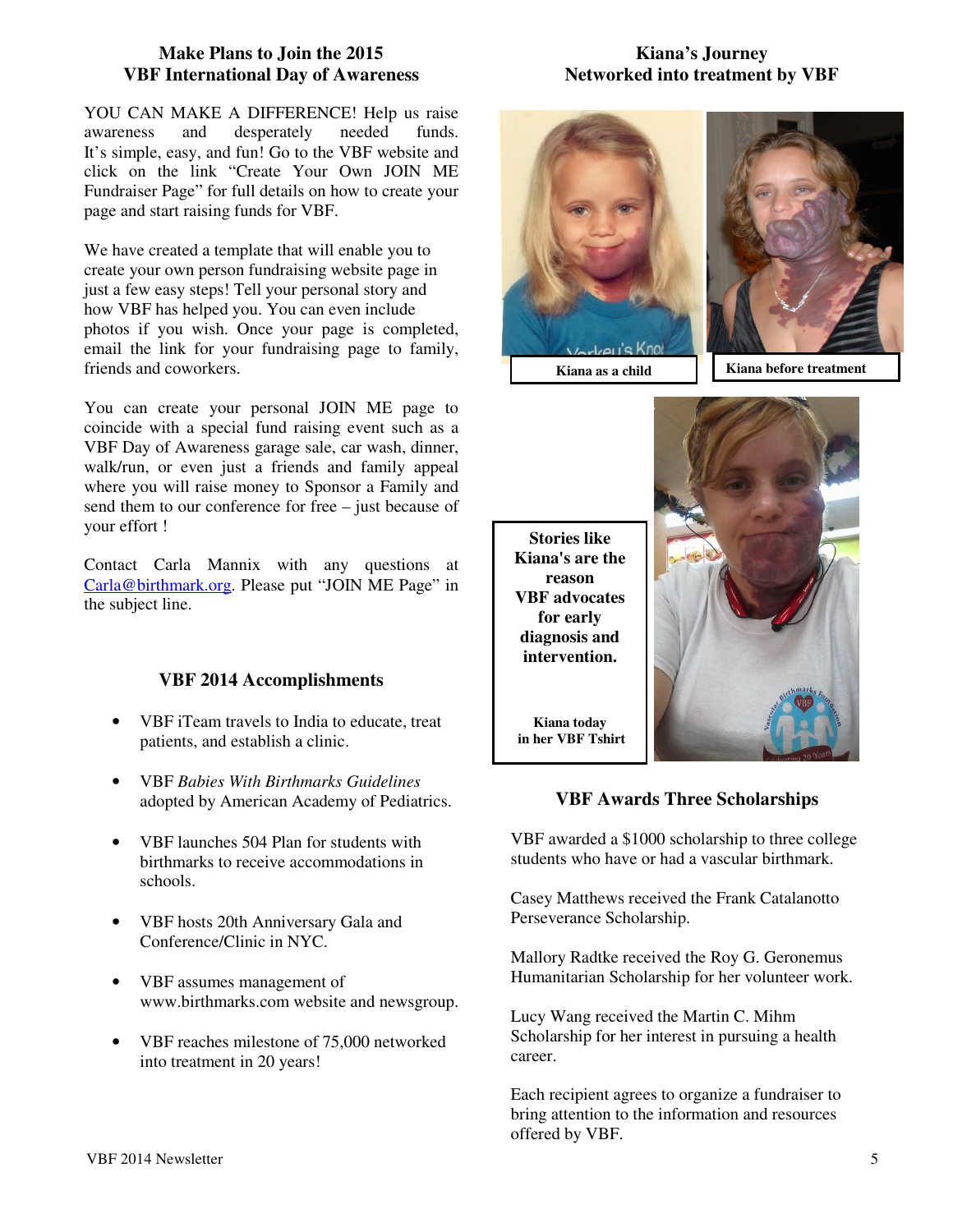#### **VASCULAR BIRTHMARKS FOUNDATION, INC. STATEMENTS OF FINANCIAL POSITION DECEMBER 31, 2013 (Reviewed) AND 2012 (Audited)**

#### **ASSETS**

|                             | 2013       | 2012      |
|-----------------------------|------------|-----------|
|                             | (Reviewed) | (Audited) |
| <b>Current Assets</b>       |            |           |
| Cash and cash equivalents   | \$299,282  | \$317,655 |
| Prepaid Expenses            | 14,746     |           |
|                             |            |           |
| <b>Total Current Assets</b> | 314,028    | 317,655   |
| <b>Fixed Assets</b>         |            |           |

Property, Plant and Equipment, Net

|     |     | \$314,453 | \$318,140 |
|-----|-----|-----------|-----------|
|     |     | --------  |           |
|     |     | 425       | 485       |
| . . | . . |           |           |

### **LIABILITIES AND NET ASSETS**

#### **Current Liabilities**

Accounts Payable & Accrued Expenses

|                                  | \$314,453 | \$318,140  |
|----------------------------------|-----------|------------|
| <b>Total Net Assets</b>          | 269,286   | 299,399    |
| <b>Temporarily Restricted</b>    | 5,000     | 5,000      |
| Unrestricted                     | 264,286   | 294,399    |
| <b>Net Assets</b>                |           |            |
| <b>Total Current Liabilities</b> | 45,167    | 18,471     |
|                                  | .         | ---------- |
| <b>Unearned Revenue</b>          | 44,919    |            |
|                                  | \$248     | \$18,741   |

### **Appreciation for All Supporters**

We wish we could recognize every donor, every volunteer, and every sponsor. Please know that we appreciate everything you do for VBF. Every contribution has impact and touches the life of someone who needs to hear that there is hope for treating an atypical birthmark.



**VBF iTEAM Visits India** 

VBF is very proud of its second iTEAM, a group of doctors who donate their time to share knowledge, skills, and free treatments in another country. This year, the iTEAM spent February 3-7 in Delhi, India and gave free treatments to more than 30 individuals.

The iTEAM also presented at the VAICON-2014 conference to share the latest developments in the management of vascular birthmarks with local doctors.

Many thanks to the volunteers and speakers, which included: Dr. Linda, Dr. Cindy Bae, Dr. Francine Blei, Dr. Roy Geronemus, Dr. Leslie Graff (our Family Life Expert), Dr. Gregory Levitin, Dr. Kavitha Reddy, Dr. Bob Rosen, and Dr. Amit Sharma. In addition, VBF appreciated the assistance of Jennie Drury, PA to Dr Rosen, and Dr. Geronemus's nurses Katie Freehan and Wendy Olin.

VBF would like to acknowledge our hosts and partners in India:

- Medanta
- Medicity Hospital
- the VAICON-2014 Conference team consisting of Dr. Rajiv Parakh (Chairman), Dr. Ramneek Sodhi, and the chief of conference secretariat, Utsav Sharma

Our next step is to fund the training of one doctor from India who will spend two weeks in NYC training with our experts. Upon returning to India, he or she will be able to provide the services needed to families affected by a birthmark.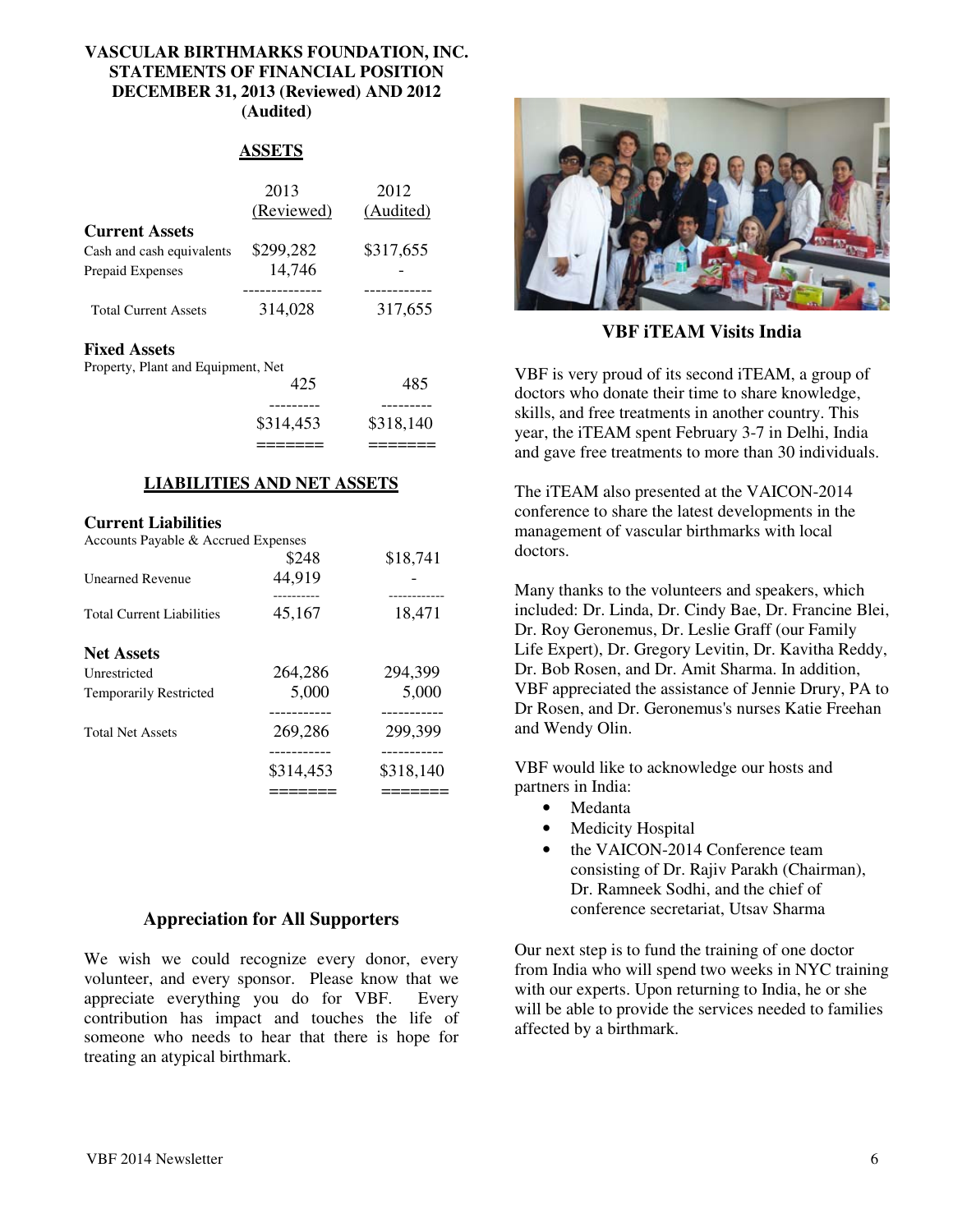| ~ Volunteer Response Form ~                                                                                                                                                                                                                     |  |  |  |
|-------------------------------------------------------------------------------------------------------------------------------------------------------------------------------------------------------------------------------------------------|--|--|--|
| Check all that apply and fill in contact information below. I would like to volunteer                                                                                                                                                           |  |  |  |
| TO RAISE AWARENESS: ____ online _____ with printed materials ______ with a speaker or Read-Along                                                                                                                                                |  |  |  |
|                                                                                                                                                                                                                                                 |  |  |  |
| TO RAISE FUNDS: __ online __ fundraiser/sales __ solicit business donations __ organized event                                                                                                                                                  |  |  |  |
|                                                                                                                                                                                                                                                 |  |  |  |
| You may also Register Your Action online at www.birthmark.org/awareness/                                                                                                                                                                        |  |  |  |
| ~ Tax Deductible Donation~                                                                                                                                                                                                                      |  |  |  |
|                                                                                                                                                                                                                                                 |  |  |  |
| I would like to make a donation toward:<br><b>Ceneral Fund</b><br>______ VBF iTeam (international medical mission trips)<br>____ Sponsor a Family Program<br><u>net</u> In Memory of <u>entity of the contract of the contract of Honor of:</u> |  |  |  |
| Check or Money Order enclosed payable to VBF                                                                                                                                                                                                    |  |  |  |
| Type of credit card: _____VISA _____MasterCard _____Discover _____American Express                                                                                                                                                              |  |  |  |
|                                                                                                                                                                                                                                                 |  |  |  |
|                                                                                                                                                                                                                                                 |  |  |  |
| $\sim$ Contact Information $\sim$                                                                                                                                                                                                               |  |  |  |
|                                                                                                                                                                                                                                                 |  |  |  |
|                                                                                                                                                                                                                                                 |  |  |  |
|                                                                                                                                                                                                                                                 |  |  |  |
|                                                                                                                                                                                                                                                 |  |  |  |
|                                                                                                                                                                                                                                                 |  |  |  |
|                                                                                                                                                                                                                                                 |  |  |  |
|                                                                                                                                                                                                                                                 |  |  |  |
| <b>Return this form to</b><br>VBF, PO Box 106, Latham, NY 12110<br><b>Phone: 877-VBF-4646</b><br>www.birthmark.org/contact<br>VBF is a fully approved not-for-profit. Federal Tax ID 16-1515227                                                 |  |  |  |
| We Are Making A Difference                                                                                                                                                                                                                      |  |  |  |